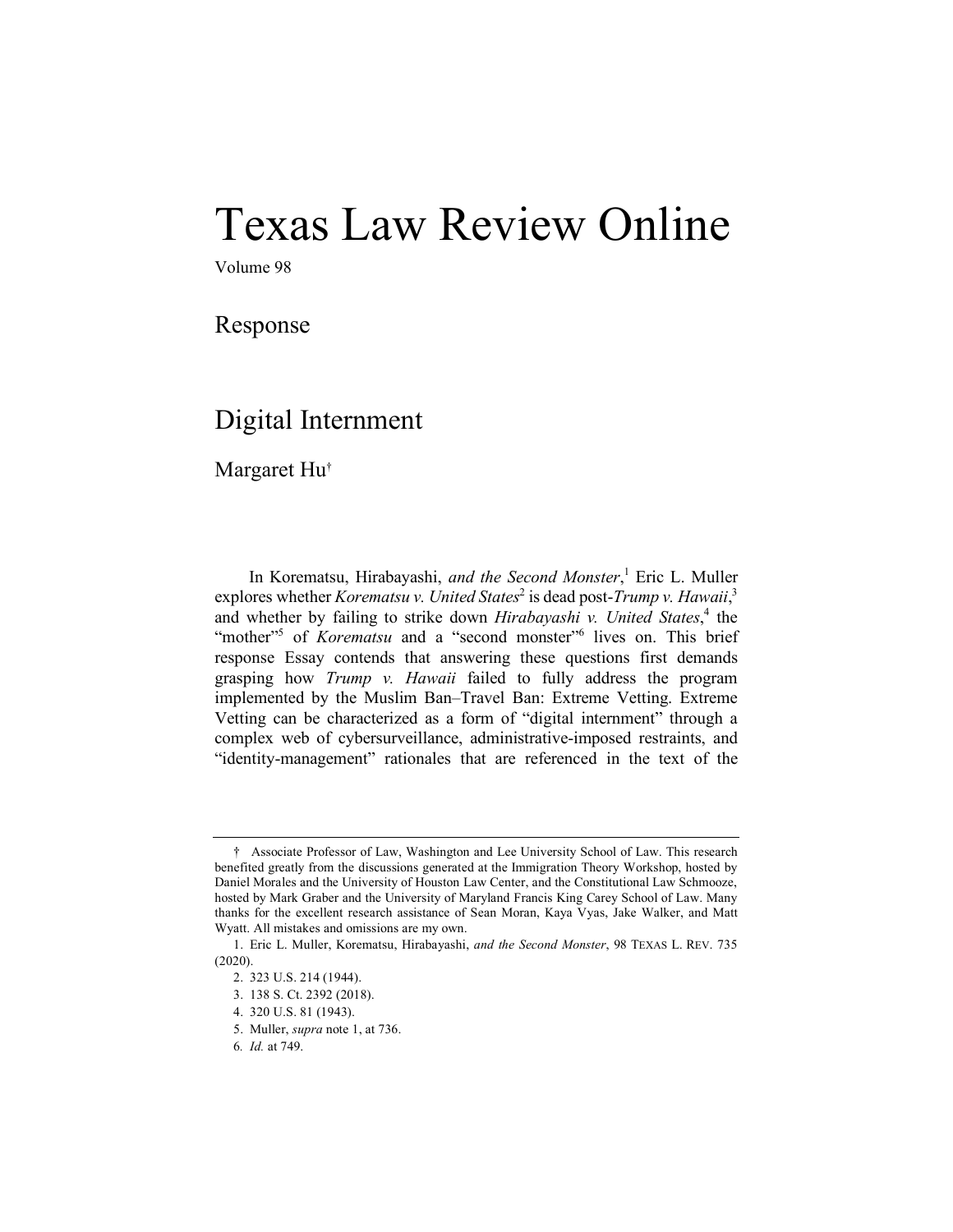Muslim Ban–Travel Ban Proclamation(s).<sup>7</sup> This Essay concludes that coming to grips with whether *Korematsu* was resurrected by *Trump v. Hawaii*, and exactly how the reasoning of *Hirabayashi* remains a vibrant threat, depends upon confronting the full discriminatory impact of Extreme Vetting.

*Trump v. Hawaii*, decided in June 2018, upheld the Trump Administration's efforts to deny citizens of seven predominantly majority-Muslim nations visas to the U.S. $<sup>8</sup>$  In a dissenting opinion, Justice Sotomayor</sup> invoked *Korematsu*: "Today's holding [in *Trump v. Hawaii*] is all the more troubling given the stark parallels between the reasoning of this case and that of *Korematsu v. United States*."9 Chief Justice Roberts denied that any parallel exists: "Whatever rhetorical advantage the dissent may see in doing so, *Korematsu* has nothing to do with this case. The forcible relocation of U.S. citizens to concentration camps, solely and explicitly on the basis of race, is objectively unlawful and outside the scope of Presidential authority."<sup>10</sup> Chief Justice Roberts reasoned that suspending foreigner entry into the U.S. through denial of an immigration visa document "is an act that is well within executive authority  $\ldots$  .  $\cdot$ <sup>11</sup> The majority opinion then announced that *Korematsu* was overruled: "The dissent's reference to *Korematsu*, however, affords this Court the opportunity to make express what is already obvious: *Korematsu* was gravely wrong the day it was decided, has been overruled in the court of history, and—to be clear—'has no place in law under the Constitution.'"12

Muller's thoughtful analysis advances important claims. He first defends the position that *Korematsu* was explicitly overruled in *Trump v. Hawaii*. <sup>13</sup> He challenges those who argue that "*Korematsu* did not really die, but just shape-shifted" into *Trump v. Hawaii*. <sup>14</sup> In both *Korematsu* and *Trump v. Hawaii*, Muller agrees that insufficient evidence supports the national security justification for the executive action.<sup>15</sup> Muller observes, however, that many national security cases lack conclusive or compelling evidence.<sup>16</sup>

16*. Id.*

<sup>7.</sup> Proclamation No. 9983, 85 Fed. Reg. 6699 (Jan. 31, 2020). For a fuller discussion on the concept and policy application of "identity management" in author's other work, see Margaret Hu, *Algorithmic Jim Crow*, 86 FORDHAM L. REV. 633, 636 (2017); Margaret Hu, *Biometric Cyberintelligence and the Posse Comitatus Act*, 66 EMORY L.J. 697, 724 (2017); Margaret Hu, *Crimmigration-Counterterrorism*, 2017 WIS. L. REV. 955, 973.

<sup>8.</sup> Trump v. Hawaii, 138 S. Ct. at 2423.

<sup>9.</sup> *Id.* at 2447 (Sotomayor, J., dissenting).

<sup>10</sup>*. Id.* at 2423.

<sup>11</sup>*. Id.*

<sup>12</sup>*. Id.* (quoting Korematsu v. United States, 323 U.S. 214, 248 (1944) (Jackson, J., dissenting)).

<sup>13.</sup> Muller, *supra* note 1, at 743.

<sup>14</sup>*. Id.* Muller cites to multiple scholars and experts to establish this argument. *Id.* at 743 n.69.

<sup>15</sup>*. See id.* at 746–47.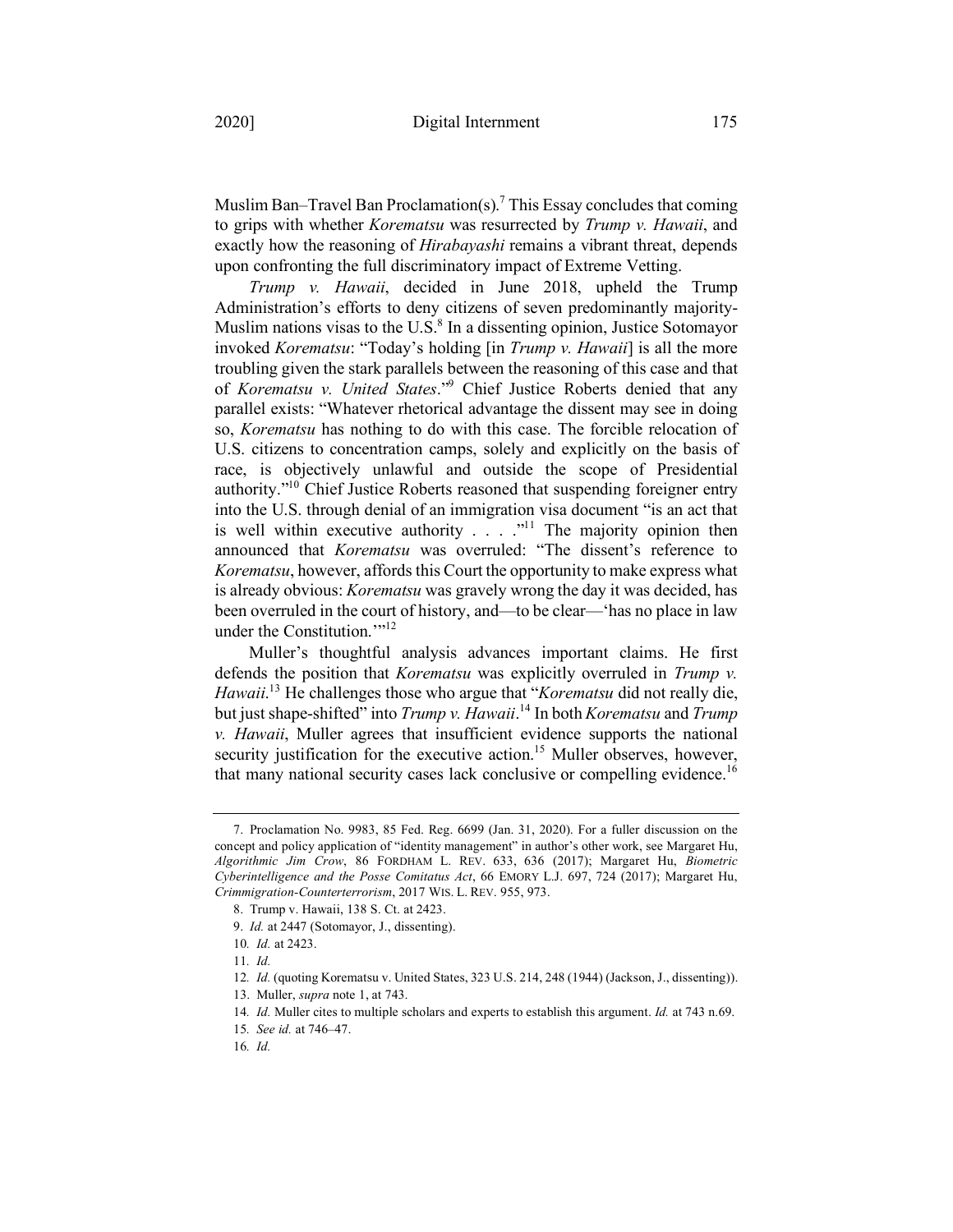By dismissing *Korematsu* in a highly conclusory manner, the Supreme Court failed to explain exactly why *Korematsu* should be overruled.<sup>17</sup> According to Muller, *Korematsu*'s most grievous error was failing to properly apply strict scrutiny to the race-based classification of those targeted for internment.<sup>18</sup> Muller argues that *Korematsu* was both overinclusive (mass forced relocation of 112,000 Japanese residing in the U.S. during WWII, of which an estimated 66% were U.S. citizens) and underinclusive ("leaving American citizens of German and Italian ancestry untouched").<sup>19</sup> Muller explains that by failing to offer this clarification, the Court missed an important opportunity to rectify the wrongs of *Korematsu*. "The Court's crucial error in *Korematsu* was to tolerate racial line-drawing where it should have been—and pretended to be—demanding. The error was promising to test racial action in the name of national security with vigor and then doing it with indulgence."20

After concluding the "first monster"—*Korematsu*—is "slain,"21 Muller trains his scholarly lens on a "second," "new monster"22—*Hirabayashi*. Muller posits: "Still alive and on the prowl, *Hirabayashi* can do real damage."23 *Hirabayashi*, decided in 1943, the year prior to *Korematsu*, upheld the constitutionality of a military-imposed, dusk-to-dawn curfew that had been imposed on all Japanese, citizens and noncitizens, residing on the West Coast.<sup>24</sup> The curfew was implemented pursuant to Executive Order 9066, the same Executive Order relied upon to support the executive action of Japanese internment. <sup>25</sup> Muller states that, "[u]nlike *Korematsu*, which by the 1980s had become a case that no judge would mention in polite company, *Hirabayashi* has retained a modicum of vitality as precedent."<sup>26</sup> Muller carefully catalogues how the case has been relied upon for the proposition that the Executive is owed a high level of deference on national security factfinding matters. $27$ 

What if Muller is correct in his analysis, however, and we still end up with a racist national security policy? Muller argues that *Korematsu* was overinclusive and underinclusive, and that the Court, in upholding the internment, failed to apply strict scrutiny to a race-based classification program. Yet, both *Hirabayshi* and *Korematsu* allowed for racist policy to

<sup>17</sup>*. Id.* 

<sup>18</sup>*. Id.* at 747–48.

<sup>19</sup>*. Id.* at 751, 755.

<sup>20</sup>*. Id.* at 749.

<sup>21</sup>*. Id.* at 743.

<sup>22</sup>*. Id.* at 749.

<sup>23</sup>*. Id.* at 753.

<sup>24</sup>*.* Hirabayashi v. United States, 320 U.S. 81, 88, 104 (1943).

<sup>25</sup>*.* Muller, *supra* note 1, at 736, 749.

<sup>26</sup>*. Id.* at 752.

<sup>27</sup>*. Id.* at 752–53.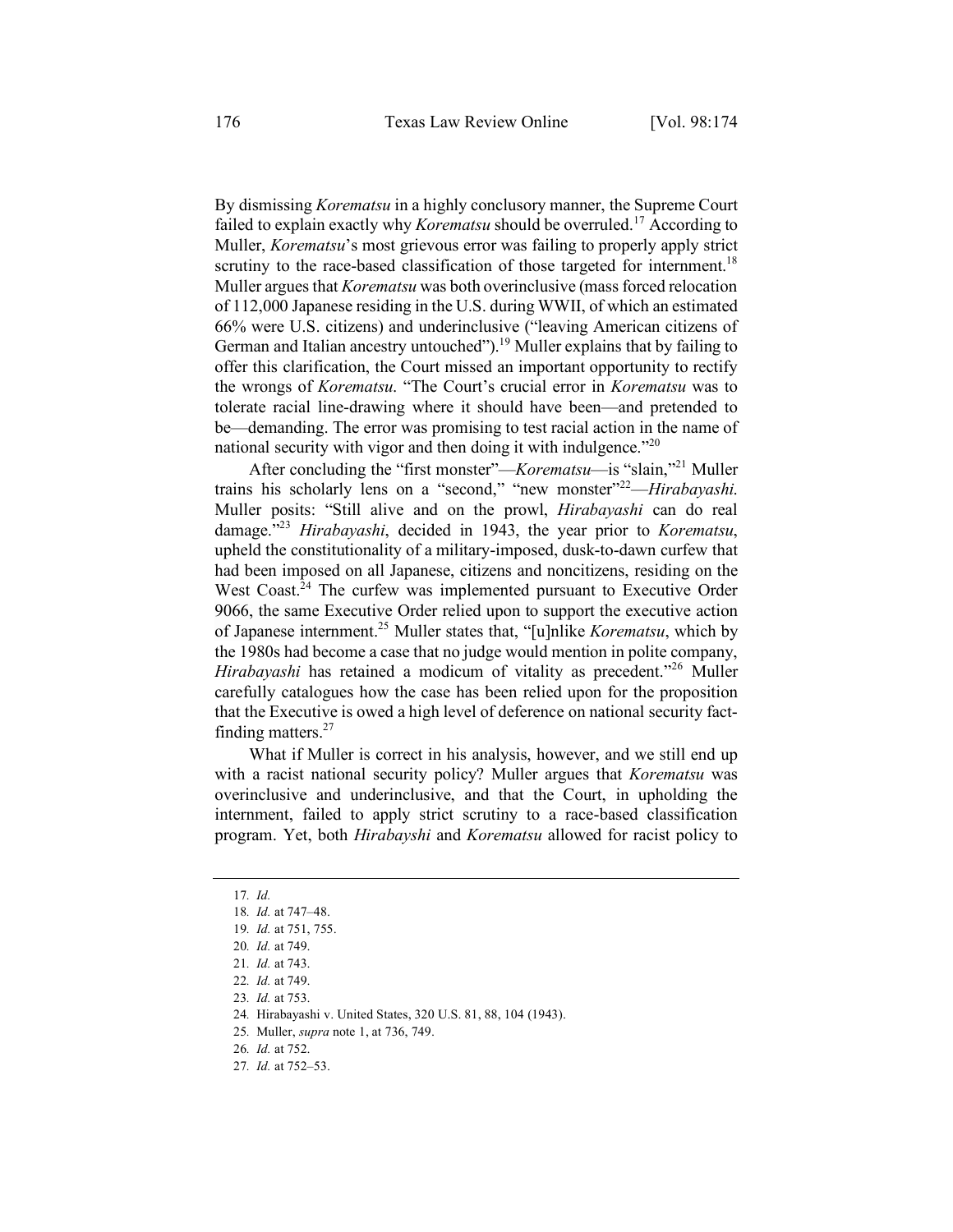masquerade as a national security program. In other words, Muller is correct that strict scrutiny should provide the type of test that prevents the racism that led to the Court's findings in *Hirabayashi* and *Korematsu*. The problem is that national security deference may preclude the application of strict scrutiny, never allowing for an inquiry into the suspect classification in the first instance.

Even if the Court had applied the highest level of scrutiny in *Korematsu*, a searching inquiry into the underinclusiveness or overinclusiveness of the race-based classification would have still led to mass internment and indefinite detention. If the Court had determined that the race-based classification was underinclusive, would the federal government have expanded mass internment to U.S. citizens of German and Italian ancestry? If the Court had determined that the race-based classification was overinclusive, would the federal government engage in the types of "enemy combatant" and "unlawful combatant" classifications and military tribunals that led the Court to question whether due process and habeas corpus rights had been violated in post-9/11 decisions such as *Hamdi v. Rumsfeld*<sup>28</sup> *Hamdan v. Rumsfeld*, <sup>29</sup> and *Boumediene v. Bush*?30

Because of the national security framing of the issue, the Court in *Trump v. Hawaii* focused on the wrong question. It asked whether the President can take necessary action to defend the nation by preventing foreigner entry into the United States. The Court in *Korematsu* also answered the wrong question. It asked whether the military could take necessary action to defend the nation by preventing sabotage through the containment of potential enemy sympathizers and spies through mass evacuation. In *Korematsu*, the real question was whether the animating force behind this drastic measure was truly one of national security. Like internment, the real question in *Trump v. Hawaii* was whether the executive action was based upon prejudice and xenophobia, economic populism and protectionism, and white nationalism. Justice Murphy's dissent in *Korematsu* explains:

Special interest groups were extremely active in applying pressure for mass evacuation. See House Report No. 2124 (77th Cong., 2d Sess.) 154–6; McWilliams, Prejudice, 126–8 (1944). Mr. Austin E. Anson,

<sup>28.</sup> 542 U.S. 507, 509, 538 (2004) (holding that a U.S. citizen with "enemy combatant" designation cannot be indefinitely detained without due process as guaranteed by the Fifth Amendment and recognizing right to petition detention under habeas corpus).

<sup>29.</sup> 548 U.S. 557, 567 (2006) (concluding that the military commission established to review conspiracy charge against a noncitizen "enemy combatant" violated the Uniform Code of Military Justice and Geneva Conventions, as it failed to allow the detainee to hear and contest adversarial evidence).

<sup>30.</sup> 553 U.S. 723, 732–33 (2008) (holding that "enemy combatant" designation or detention in Guantanamo outside of U.S. territory does not preclude habeas corpus petition right, and Military Commission Act cannot be read to suspend writ of habeas corpus).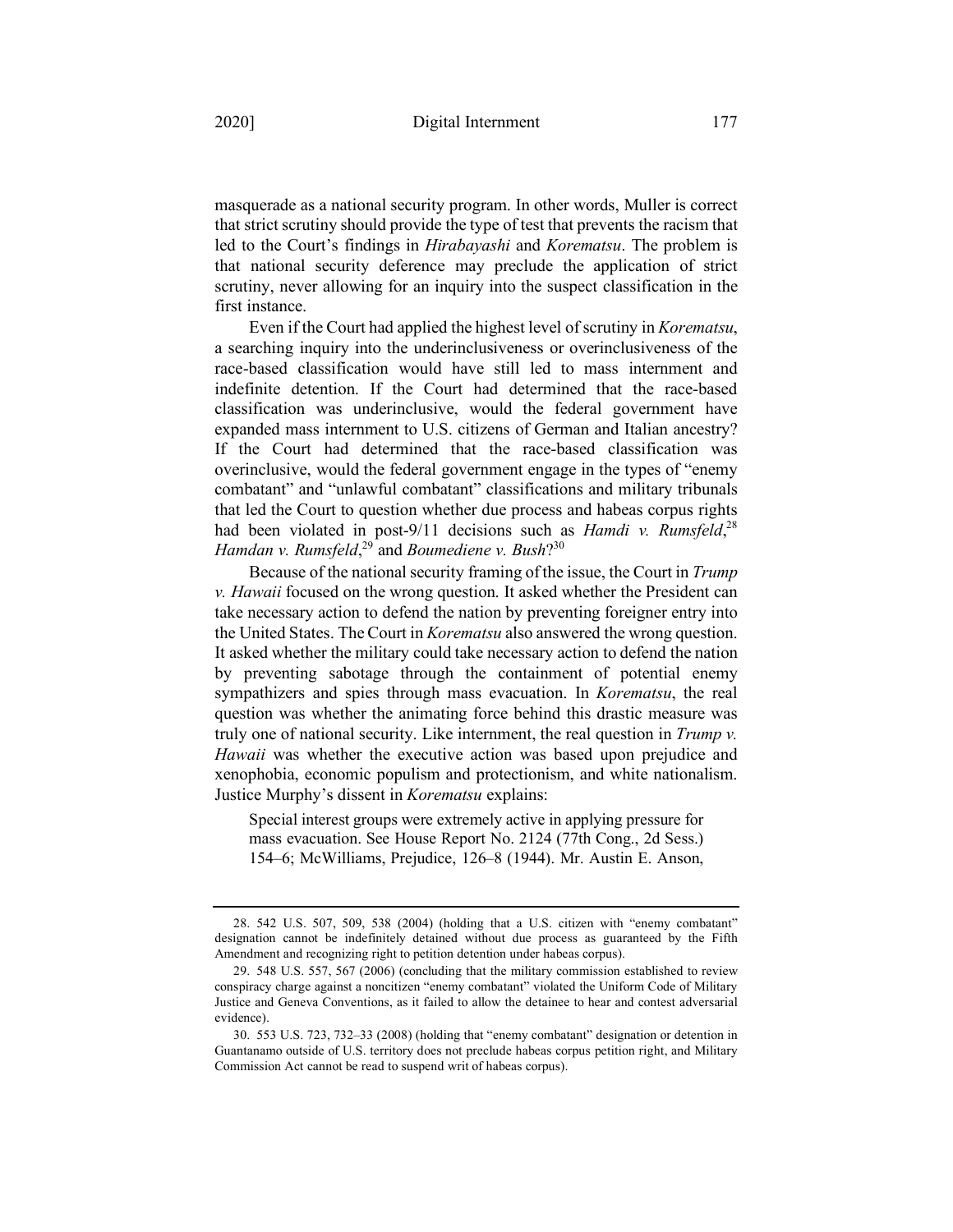managing secretary of the Salinas Vegetable Grower-Shipper Association, has frankly admitted that "We're charged with wanting to get rid of the Japs for selfish reasons. . . . We do. It's a question of whether the white man lives on the Pacific Coast or the brown men. They came into this valley to work, and they stayed to take over. . . . They undersell the white man in the markets. . . . They work their women and children while the white farmer has to pay wages for his help. If all the Japs were removed tomorrow, we'd never miss them in two weeks, because the white farmers can take over and produce everything the Jap grows. And we don't want them back when the war ends, either." Quoted by Taylor in his article "The People Nobody Wants," 214 Sat. Eve. Post 24, 66 (May 9, 1942).<sup>31</sup>

It is imperative for the Court, therefore, to assess whether the national security justification is pretext. If compelling evidence is not offered in support of executive action, deference to national security rationales should not be at its height. Confronting the question of race-based or religion-based discrimination is of critical importance. In the fog of war and in the face of executive insistence of facially neutral policies, is it realistic that the evidence would exist to sufficiently establish it? Historically, discrimination questions have not been fully confronted when the Executive invokes a national security objective. Just like in *Hirabayashi* and *Korematsu*, the question of discrimination in *Trump v. Hawaii* was disposed of as a distraction.<sup>32</sup> But, as the overruling of *Korematsu* in the "court of history" makes clear, those same concerns were the basis of striking down *Korematsu* with the benefit of several decades of hindsight. Is there a way to allow for national security jurisprudence to come to grips with discrimination without waiting threequarters of a century for an admission that a gross injustice had occurred?

Similarly, is it possible that explicitly striking down *Hirabayashi* in the future may prove to be an empty action? After all, Justice Sotomayor observed that expressly overruling *Korematsu* is meaningless if the Court is

<sup>31.</sup> Korematsu v. United States, 323 U.S. 214, 239 n.12 (1944) (Murphy, J., dissenting).

<sup>32.</sup> *See* Trump v. Hawaii, 138 S. Ct. 2392, 2420–21 (2018); *Korematsu*, 323 U.S. at 223; Hirabayashi v. United States, 320 U.S. 81, 98–99 (1943). *See also* ERIC K. YAMAMOTO, IN THE SHADOW OF KOREMATSU (2018); Lorraine K. Bannai, Korematsu *Overruled? Far from It: The Supreme Court Reloads the Loaded Weapon*, 16 SEATTLE J. SOC. JUST. 897 (2018); Robert S. Chang, *Whitewashing Precedent: From the* Chinese Exclusion Case *to* Korematsu *to the Muslim Travel Ban Cases*, 68 CASE W. RES. L. REV. 1183 (2018); Mark Tushnet, *Trump v. Hawaii:"This President" and the National Security Constitution*, 2018 SUP. CT. REV. 1; Khaled A. Beydoun, *The Korematsu Moment for Muslim Americans*, AL JAZEERA (June 28, 2018), https:// www.aljazeera.com/indepth/opinion/korematsu-moment-muslim-americans-

<sup>180628093048161.</sup>html [https://perma.cc/RB4H-X7FN]; Harold Hongju Koh, *Symposium:* Trump v. Hawaii*—*Korematsu*'s Ghost and National-Security Masquerades*, SCOTUSBLOG (June 28, 2018, 11:00 AM), https://www.scotusblog.com/2018/06/symposium-trump-v-hawaii-korematsusghost-and-national-security-masquerades/ [https://perma.cc/KP8Z-5UWM].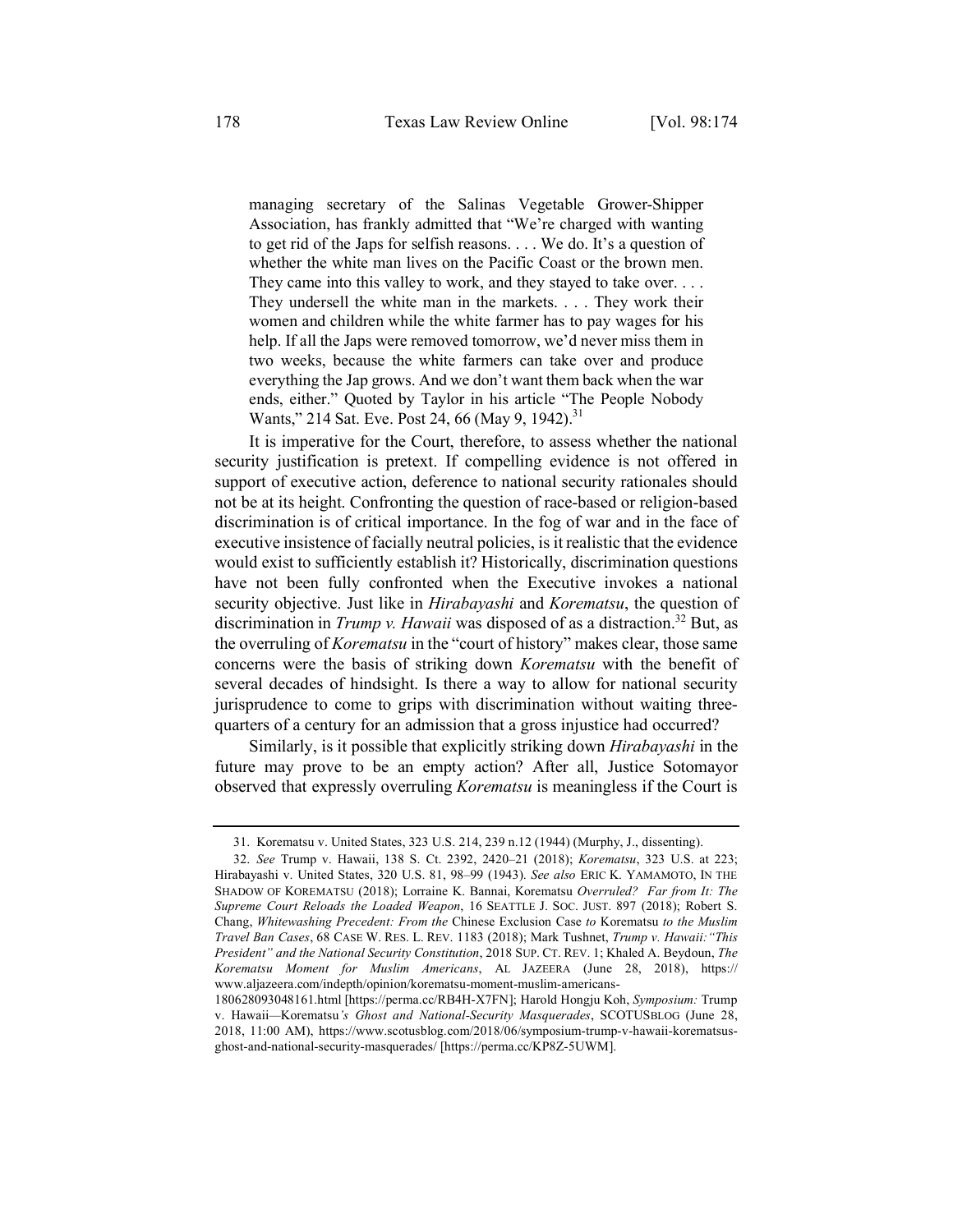willing to deploy the same logic and national security deference without sufficient evidence.<sup>33</sup> What if the racism that animated Executive Order 9066 in 1942 and its implementation is the same racism that animates the Muslim Ban–Travel Ban and Extreme Vetting? What would a mass internment program look like in the twenty-first century, where twenty-four hour surveillance of racial or religious groups is possible without the need to physically intern those surveilled in camps? Erin Murphy asks: with technological innovation, are "paradigms of restraint" switching from physical restraint (prison) to virtual forms of restraint (surveillance)? <sup>34</sup> Under new "paradigms of restraint," how would the Court review "digital internment" or mass surveillance under Extreme Vetting?

Then-presidential candidate Donald J. Trump first announced the "Muslim Ban" from the campaign trail in 2015. He later elaborated that it was synonymous with "Extreme Vetting." Specifically, by October 9, 2016, at the second presidential debate in St. Louis, Missouri, he explained: "The Muslim ban is something that in some form has morphed into a(n) extreme vetting from certain areas of the world."<sup>35</sup> In several media revelations and other Department of Homeland Security (DHS) disclosures—including DHS Federal Register Notices,<sup>36</sup> DHS Privacy Impact Assessments,<sup>37</sup> DHS

<sup>33.</sup> Trump v. Hawaii, 138 S. Ct. at 2448 (Sotomayor, J., dissenting).

<sup>34.</sup> Erin Murphy, *Paradigms of Restraint*, 57 DUKE L.J. 1321, 1325–27 (2008).

<sup>35.</sup> Alan Gomez, *What President Trump Has Said About the Travel Ban*, USA TODAY (June 11, 2017, 10:42 AM), https://www.usatoday.com/story/news/politics/2017/06/11/what-presidenttrump-has-said-about-muslims-travel-ban/102565166/ [https://perma.cc/7FS8-EZE5].

<sup>36</sup>*. See, e.g.*, FAIZA PATEL, RACHEL LEVINSON-WALDMAN, SOPHIA DENUYL, & RAYA KOREH, BRENNAN CTR. FOR JUSTICE, SOCIAL MEDIA MONITORING 11, 13 (2019); Margaret Hu, *The Ironic Privacy Act*, 96 WASH. U. L. REV. 1267, 1272 n.14 (2019) (citing multiple federal register notices announcing the expansion of social media data collection as part of immigration and vetting procedures: Privacy Act of 1974; System of Records, 82 Fed. Reg. 43,556 (Dep't of Homeland Sec. Sept. 18, 2017); Privacy Act of 1974; DHS/CBP-024 Intelligence Records System (CIRS) System of Records, 82 Fed. Reg. 44,198 (Sept. 21, 2017); 60-Day Notice of Proposed Information Collection: Application for Immigrant Visa and Alien Registration, 83 Fed. Reg. 13,806 (Dep't of State Mar. 30, 2018)); and 60-Day Notice of Proposed Information Collection: Application for Nonimmigrant Visa, 83 Fed. Reg. 13,807 (Dep't of State Mar. 30, 2018)).

<sup>37</sup>*.* U.S. DEP'T OF HOMELAND SEC., PRIVACY IMPACT ASSESSMENT UPDATE FOR THE ANALYTICAL FRAMEWORK FOR INTELLIGENCE (AFI) DHS/CBP/PIA-010(a) 1–4 (Sept. 1, 2016, appendix updated Mar. 2020), https://www.dhs.gov/sites/default/files/publications/privacy-piacbp-afi-march2020.pdf [https://perma.cc/2KAN-SN4W].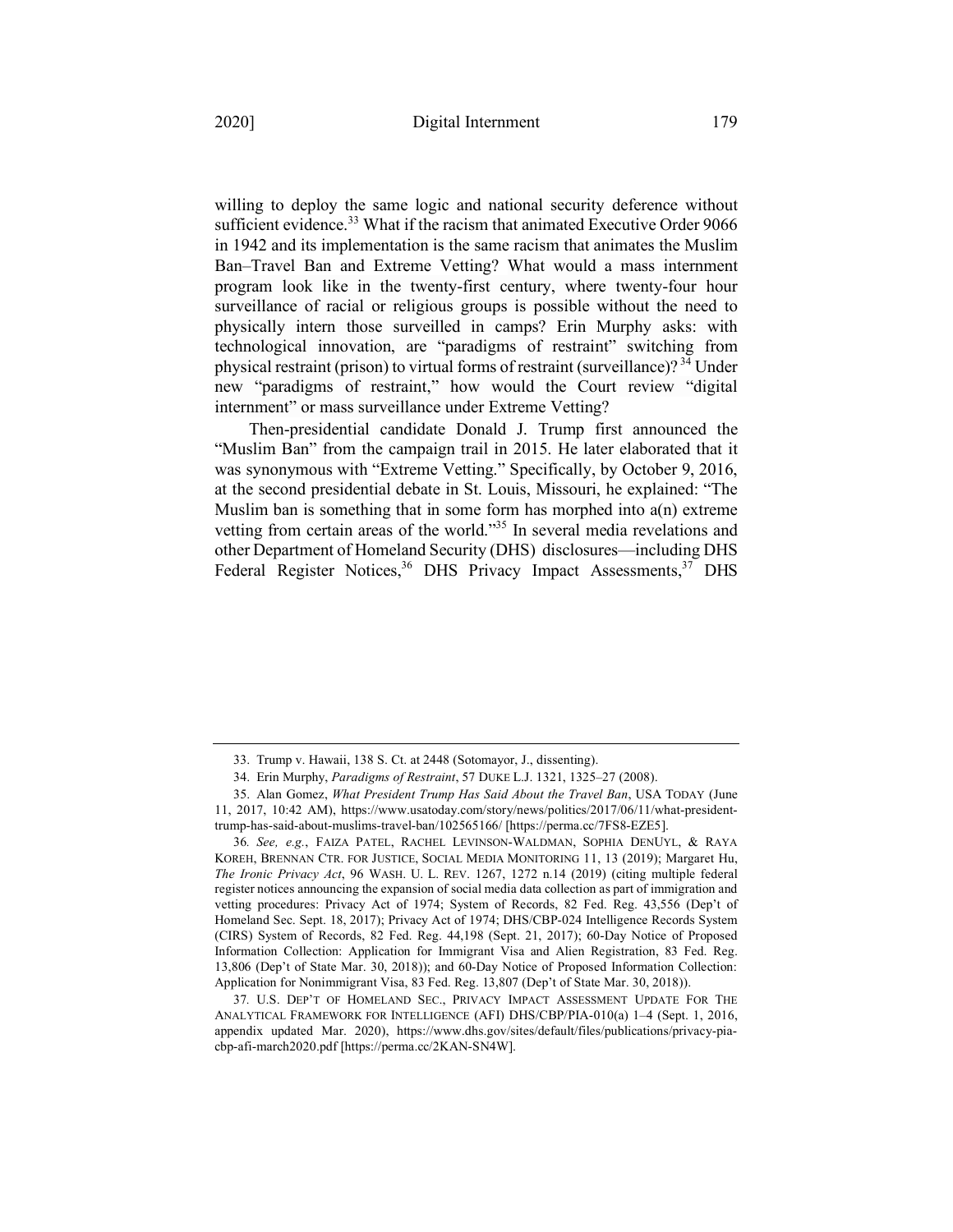contracts and solicitations,  $38$  and testimony by DHS officials  $39$ —it appears that the Muslim Ban–Travel Ban has evolved and continues to evolve into a complex cybersurveillance program.<sup>40</sup> Although DHS denies that Extreme Vetting is an algorithmic-based screening/database-driven vetting system,<sup>41</sup> other evidence appears to call these denials into question.<sup>42</sup>

Operationally, the presidential proclamations authorizing the Muslim Ban–Travel Ban are a bit of a blank check, much like Executive Order 9066. Once Executive Order 9066 was in place, it allowed for myriad discriminatory executive actions to flow from it—from curfews<sup>43</sup> and theft of property<sup>44</sup> to mass internment and indefinite detention without due process.<sup>45</sup> In this way, *Trump v. Hawaii* should be viewed as a precursor case, much like *Hirabayashi*. *Hirabayashi*'s precedent was subsequently expanded in *Korematsu* to justify the constitutionality of mass evacuation and relocation. In other words, the Court focused its attention in *Trump v. Hawaii* on the Executive's authority to police the nation's border through its immigration policy. <sup>46</sup> The Court did not answer in *Trump v. Hawaii* whether the apparatus of Extreme Vetting, a cybersurveillance regime that impacts U.S. citizens and noncitizens alike, $47$  is constitutional or within the scope of

<sup>38</sup>*.* DHS granted Palantir a \$41 million contract in 2014 to build ICM, a "vast 'ecosystem' of data" to assist ICE agents in discovering potential deportation cases through access to multiple intelligence databases managed by several agencies. Spencer Woodman, *Palantir Provides the Engine for Donald Trump's Deportation Machine*, INTERCEPT (Mar. 2, 2017, 12:18 PM), https://theintercept.com/2017/03/02/palantir-provides-the-engine-for-donald-trumps-deportationmachine/ [https://perma.cc/ZJ7C-7Q5Y].

<sup>39</sup>*. Ending the Crisis: America's Borders and the Path to Security: Hearing Before the H. Comm. on Homeland Sec.*, 115th Cong. 83 (2017) (statement of John F. Kelly, DHS Secretary).

<sup>40</sup>*. See* Hu, *supra* note 36, at 1292. *See also* Hu, *Algorithmic Jim Crow*, *supra* note 7, at 635; Hu, *Crimmigration-Counterterrorimsm*, *supra* note 7, at 962.

<sup>41.</sup> Drew Harwell & Nick Miroff, *ICE Just Abandoned its Dream of 'Extreme Vetting' Software that Could Predict Whether a Foreign Visitor Would Become a Terrorist*, WASH. POST (May 17, 2018, 12:33 PM), https://www.washingtonpost.com/news/the-switch/wp/2018/05/17/ice-justabandoned-its-dream-of-extreme-vetting-software-that-could-predict-whether-a-foreign-visitorwould-become-a-terrorist/ [https://perma.cc/X8BE-6Y3B].

<sup>42</sup>*. Id.*; *see also* Hu, *supra* note 36, at 1300.

<sup>43</sup>*. See* Hirabayashi v. United States, 320 U.S. 81, 101–02 (1943) (holding that the implementation of a curfew against all persons of Japanese ancestry was within the constitutional authority of Congress and the President).

<sup>44.</sup> COMM'N ON WARTIME RELOCATION AND INTERNMENT OF CIVILIANS, PERSONAL JUSTICE DENIED PART 2: RECOMMENDATIONS 5 (1983), https://www.archives.gov/files/research/japaneseamericans/justice-denied/part-2-recommendations.pdf [https://perma.cc/2P6M-TEM4] (adjusted for inflation, the Commission concluded the "total losses of income and property fall between \$810 million and \$2 billion in 1983 dollars.").

<sup>45.</sup> Korematsu v. United States, 323 U.S. 214, 219 (1944).

<sup>46.</sup> Trump v. Hawaii, 138 S. Ct. 2392, 2403 (2018).

<sup>47.</sup> *See* Trump v. Hawaii, 138 S. Ct. at 2420–22.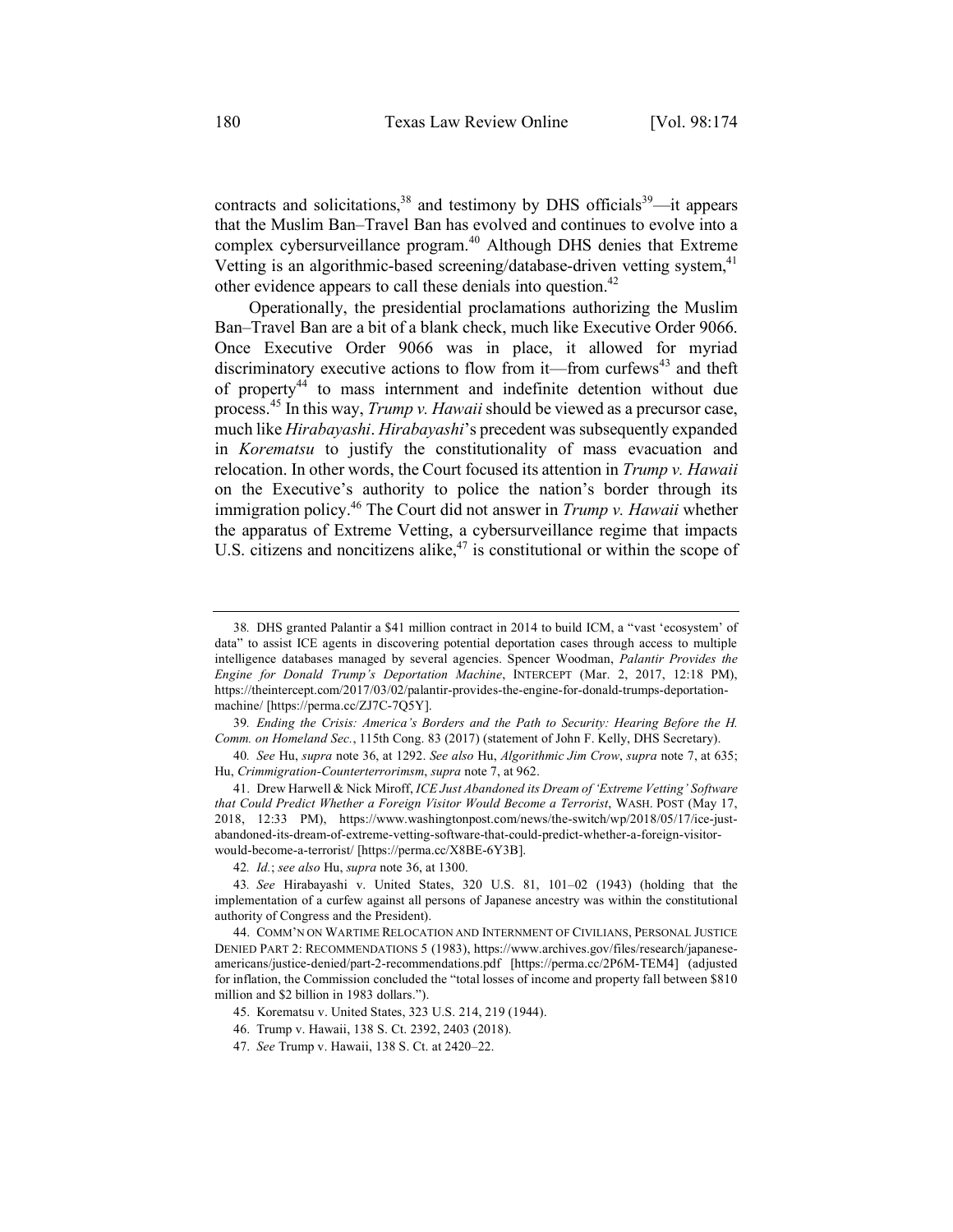presidential authority. This allows *Trump v. Hawaii* to reach its conclusion without interrogating the full impact of the overarching program.<sup>48</sup>

In the meantime, the ever-widening reach of Extreme Vetting continues to extend, and communities of color targeted for disfavor are especially hard hit. On January 31, 2020, the Trump White House added six new nations to the Muslim Ban–Travel Ban through presidential proclamation, justifying the expansion:

[B]ecause each of the six additional countries identified in the January 2020 proposal has deficiencies in sharing terrorist, criminal, or identity information, there is an unacceptable likelihood that information reflecting the fact that a visa applicant is a threat to national security or public safety may not be available at the time the visa or entry is approved.<sup>49</sup>

For each of the six countries—Burma, Eritrea, Kyrgyzstan, Nigeria, Sudan, and Tanzania—the proclamation states that although the degrees of compliance might vary, each country was added in part because the country "does not comply with the established identity-management and informationsharing criteria assessed by the performance metrics."<sup>50</sup> An estimated 320 million Muslims globally are now affected by the Muslim Ban–Travel Ban, including  $25%$  of all Africans.<sup>51</sup> The "identity-management" and "information-sharing" rationales allow the federal government to execute many "facially neutral" objectives through technological means within a highly bureaucratized structure where the discrimination is obscured.<sup>52</sup>

In the event of another terrorist attack, Muller warns that *Hirabayashi*  could be used to justify a range of discriminatory executive actions. The parade of horribles could include: "an array of race- or religion-based government intrusions and impositions that are an order of magnitude milder than mass exclusion. Mass surveillance; mass registration; mandatory

<sup>48.</sup> Several cases challenging aspects of the Extreme Vetting are in active litigation. *See, e.g.*, Wagafe v. Trump, No. C17-0094-RAJ, 2017 WL 2671254, at \*1–2 (W.D. Wash. June 21, 2017); Complaint at 9–16, Doc Soc'y v. Pompeo, No. 19-3632 (D.D.C. Dec. 5, 2019). *See also* HARSHA PANDURANGA, ET AL., BRENNAN CTR. FOR JUSTICE, EXTREME VETTING AND THE MUSLIM BAN 12, 21 (2017); Hu, *Algorithmic Jim Crow*, *supra* note 7, at 637; Peter Margulies, *Bans, Borders, And Sovereignty: Judicial Review of Immigration Law in the Trump Administration*, 2018 MICH. ST. L. REV. 1, 79; Shoba Sivaprasad Wadhia, *National Security, Immigration and the Muslim Bans*, 75 WASH. & LEE L. REV. 1475, 1481 (2018), for fuller discussions on the various legal and interpretive issues arising from the Muslim Ban–Travel Ban and Extreme Vetting.

<sup>49.</sup> Proclamation No. 9983, 85 Fed. Reg. 6699, 6702 (Jan. 31, 2020).

<sup>50</sup>*. Id.* at 6703–05.

<sup>51.</sup> Sam Levin, *'Trump is Deciding Who is American': How the New Travel Ban is Tearing Families Apart*, GUARDIAN (Feb. 16, 2020), https://www.theguardian.com/usnews/2020/feb/16/trump-is-deciding-who-is-american-how-the-new-travel-ban-is-tearingfamilies-apart [https://perma.cc/4GWD-MNW9].

<sup>52.</sup> Hu, *Algorithmic Jim Crow*, *supra* note 7, at 673.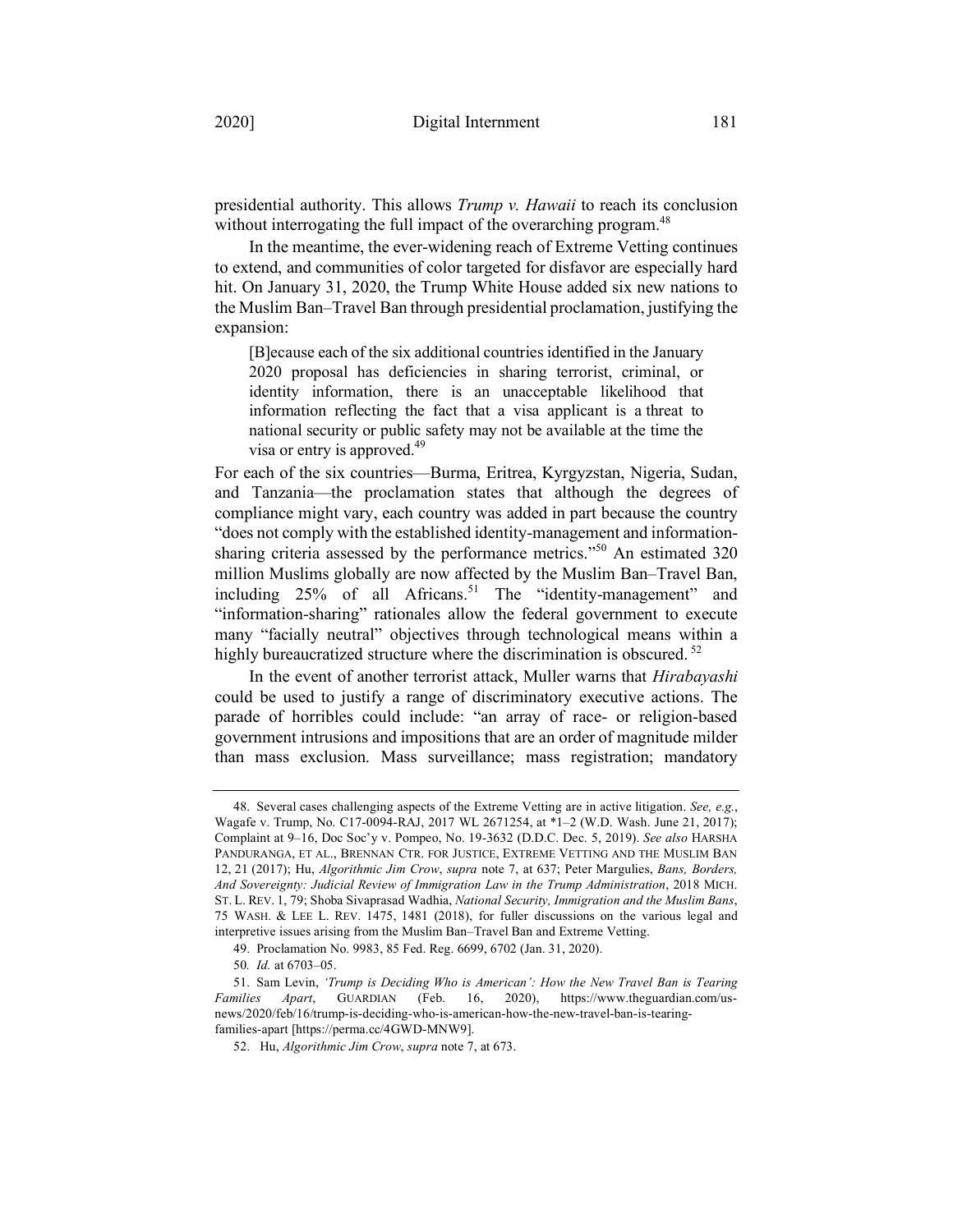identity cards; mass federal job layoffs; mass loyalty inquests  $\ldots$  .  $\frac{1}{52}$  He cautions that these programs may "have a potential constitutional pedigree in a world where *Korematsu* is dead but its mother, *Hirabayashi*, survives."54 Muller argues forcefully that *Hirabayashi*, *Korematsu*'s progenitor, must be explicitly overruled. What if, however, the cybersurveillance apparatus of Extreme Vetting, combined with the highly complex and opaque administrative structure under which the Muslim Ban–Travel Ban is executed, ensures that we have already started the process of implementing complex forms of "mass surveillance," "mass registration," "mandatory identity cards," and "mass loyalty inquests" under the umbrella of the Muslim Ban–Travel Ban?

After the national shame of *Korematsu*, it is unlikely that the federal government would implement mass internment in the exact same manner as it did in 1942. Yet, how would a "national surveillance state,"55 with the most sophisticated cybersurveillance tools at its disposal, animate similar objectives to those embodied by Executive Order 9066? The long and shameful shadows cast by *Hirabayashi* and *Korematsu* will continue to haunt *Trump v. Hawaii*. In Professor Muller's excellent essay, he argues that *Hirabayshi* must be explicitly overruled alongside *Korematsu*. <sup>56</sup> He contends that *Hirabayshi* allows for the government to justify a wide range of potentially discriminatory initiatives under the justification of national security.<sup>57</sup> Unfortunately, the wide range of discriminatory actions may already be taking place, even with the overruling of *Korematsu* in *Trump v. Hawaii*, and even if *Hirabayashi* is overruled in the future.

Are there critical distinctions between the mass internment of *Korematsu* and the mass surveillance of Extreme Vetting? Yes. But the national security pretext is the same. Justice Sotomayor stated: "Today, the Court takes the important step of finally overruling *Korematsu* . . . .<sup>558</sup> She explained:

This formal repudiation of a shameful precedent is laudable and long overdue. But it does not make the majority's decision here acceptable

<sup>53.</sup> Muller, *supra* note 1, at 754.

<sup>54.</sup> *Id.* 

<sup>55.</sup> *See, e.g.*, Jack M. Balkin, *The Constitution in the National Surveillance State*, 93 MINN. L. REV. 1, 12 (2008); Jack M. Balkin & Sanford Levinson, *The Processes of Constitutional Change: From Partisan Entrenchment to the National Surveillance State*, 75 FORDHAM L. REV. 489, 520– 21 (2006) (characterizing the "National Surveillance State" as representing "a significant increase in government investments in technology and government bureaucracies devoted to promoting domestic security and (as its name implies) gathering intelligence and surveillance using all of the devices that the digital revolution allows").

<sup>56.</sup> Muller, *supra* note 1, at 755.

<sup>57.</sup> *Id.* at 753.

<sup>58.</sup> Trump v. Hawaii, 138 S. Ct. 2392, 2448 (2018) (Sotomayor, J., dissenting).